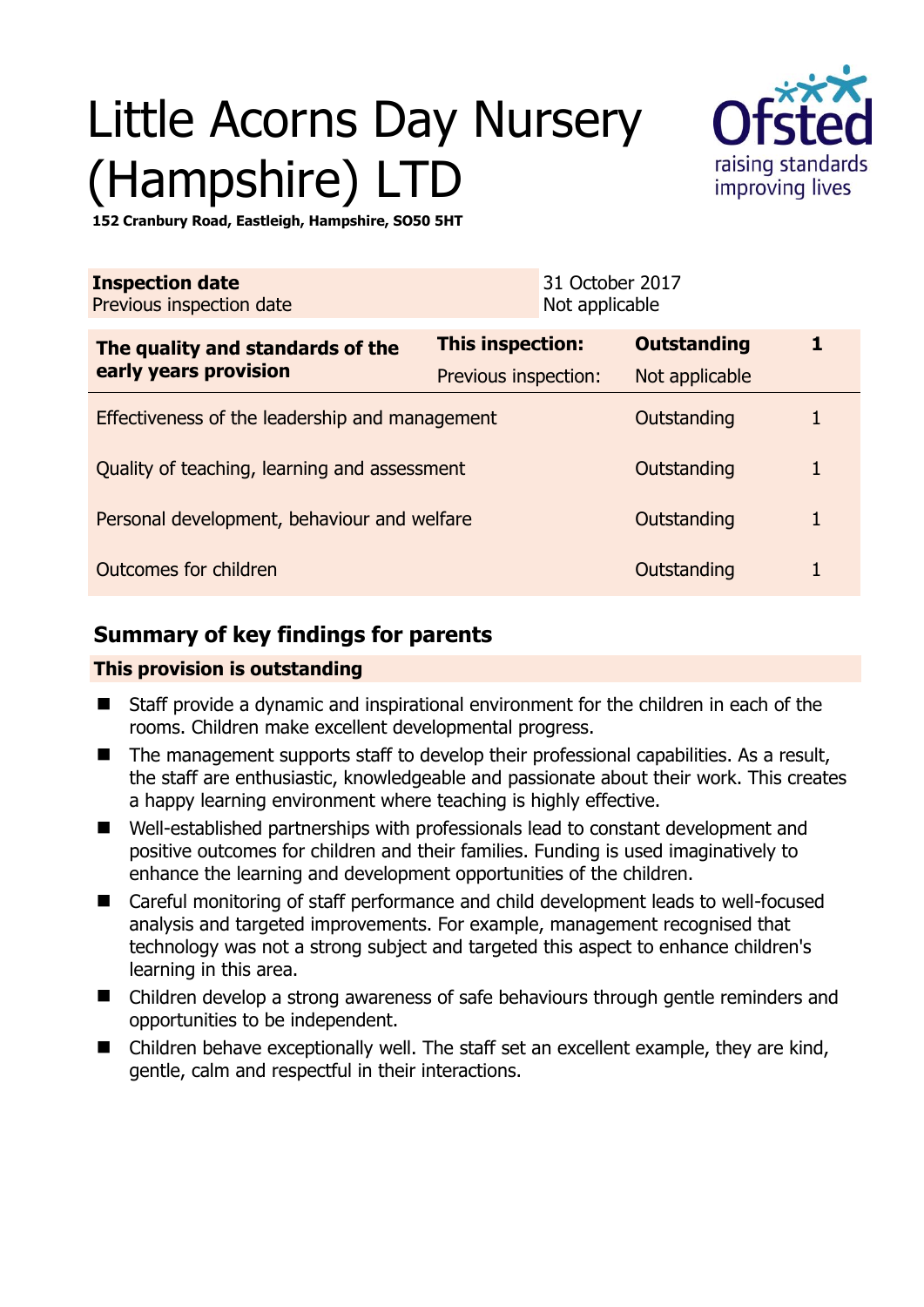## **What the setting needs to do to improve further**

#### **To further improve the quality of the early years provision the provider should:**

■ continue to build on the current strong support offered to children and families who speak English as an additional language.

#### **Inspection activities**

- The inspector had a tour of the premises and reviewed resources with the manager.
- The inspector watched the children and staff at play and observed an activity with the manager and deputy.
- The inspector read comments from parents provided for the inspection and discussed the nursery with parents.
- The inspector reviewed a selection of documentation provided by the manager.
- The inspector discussed the setting's self-evaluation.

#### **Inspector**

Lynne Lewington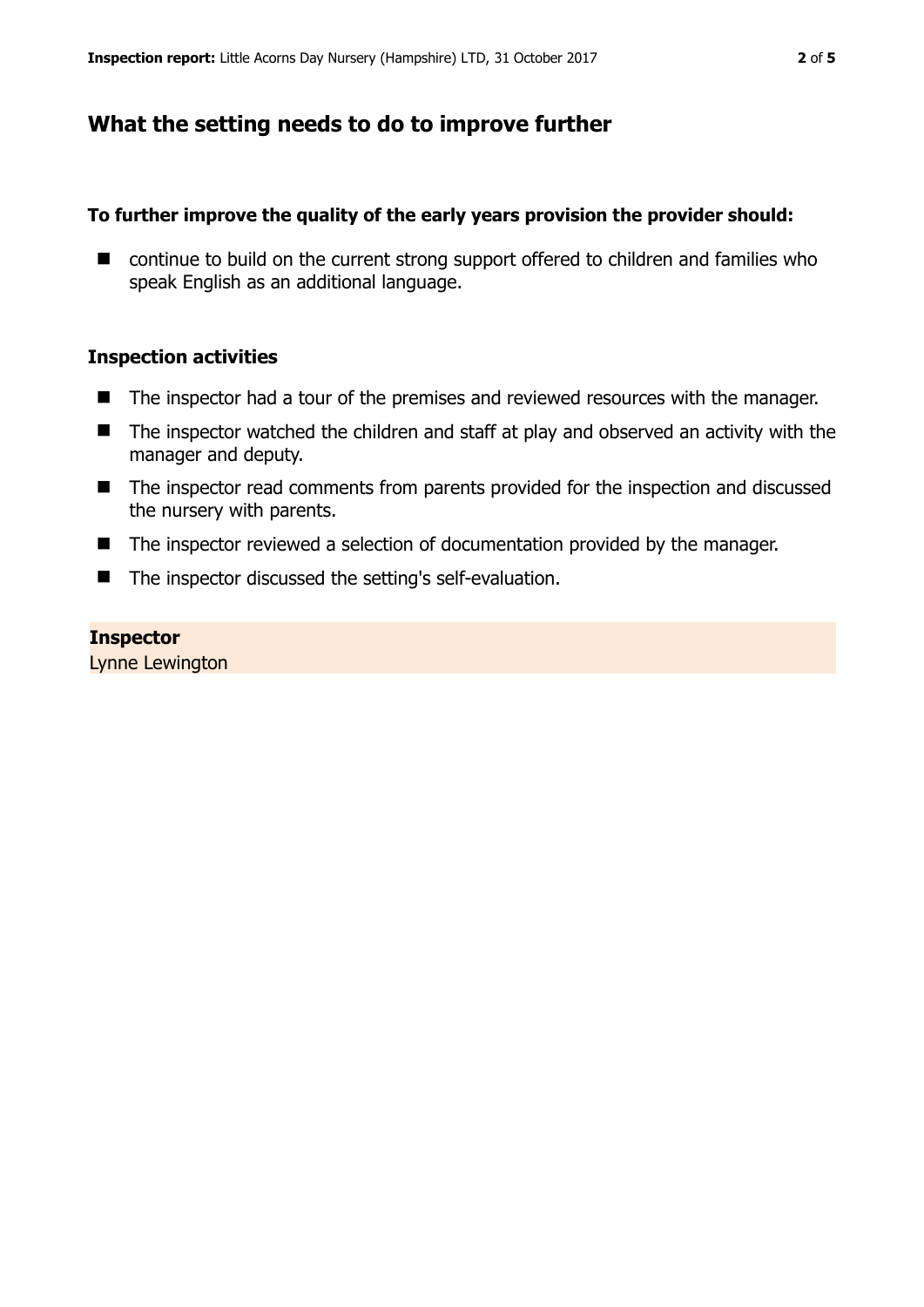# **Inspection findings**

## **Effectiveness of the leadership and management is outstanding**

Safeguarding is effective. All staff have an excellent understanding of safeguarding and the measures to follow if they have concerns over children's welfare. The management team constantly evaluates every aspect of practice and ensures that staff have the skills to provide an excellent provision. This helps to increase staff motivation and in turn assists the development of children's outstanding learning opportunities. The enthusiastic staff constantly identify further improvements to the high-quality service they already offer. They have identified further ways of increasing the already strong support for children who speak English as an additional language. They use highly innovative ways to gain the views of parents and children. The manager and staff carefully monitor children's progress in partnership with parents and professionals. They diligently implement plans to close gaps in learning so that children achieve excellent outcomes.

## **Quality of teaching, learning and assessment is outstanding**

Staff skilfully encourage outstanding communication, language and thinking skills. For example, staff actively involve children in ongoing discussions and ask questions that help children to think critically and to solve problems. Staff model language expertly, extending children's single words into simple sentences. Children throughout the nursery demonstrate great confidence in their physical abilities. For example, toddlers enjoy the freedom to run up and down the small hill in the garden. Staff have developed excellent links with local schools and other relevant professionals. This helps staff to provide continuity in children's learning as they share comprehensive information about children's progress.

## **Personal development, behaviour and welfare are outstanding**

Staff expertly encourage children to develop their personal independence and the ability to make choices particularly well. For example, staff fully involve children in the planning and organising of activities, and skilfully adapt following children's interests. Staff very skilfully create a very happy, warm and nurturing environment where children settle quickly, form positive attachments and enjoy the experiences on offer. Children demonstrate an excellent knowledge of the importance of good hygiene. They learn about the importance of healthy eating through activities and meaningful conversations.

## **Outcomes for children are outstanding**

Children are exceptionally well prepared for the next stage of their learning. They are confident, independent and curious individuals. Pre-school children demonstrate an excellent awareness of numerals, quantity, size and shape. For example, they refer to a diamond shape they create, count the corners and identify the corresponding numeral. Toddlers enjoy exploring the shape, size and texture of a large pumpkin. Babies enjoy cuddles and the many opportunities to explore independently. Children enjoy learning to make marks in a variety of ways, enabling them to develop the skills needed to write. Children learn to use books appropriately from an early age. Pre-school children use factual books to find information to support their learning with the help of staff.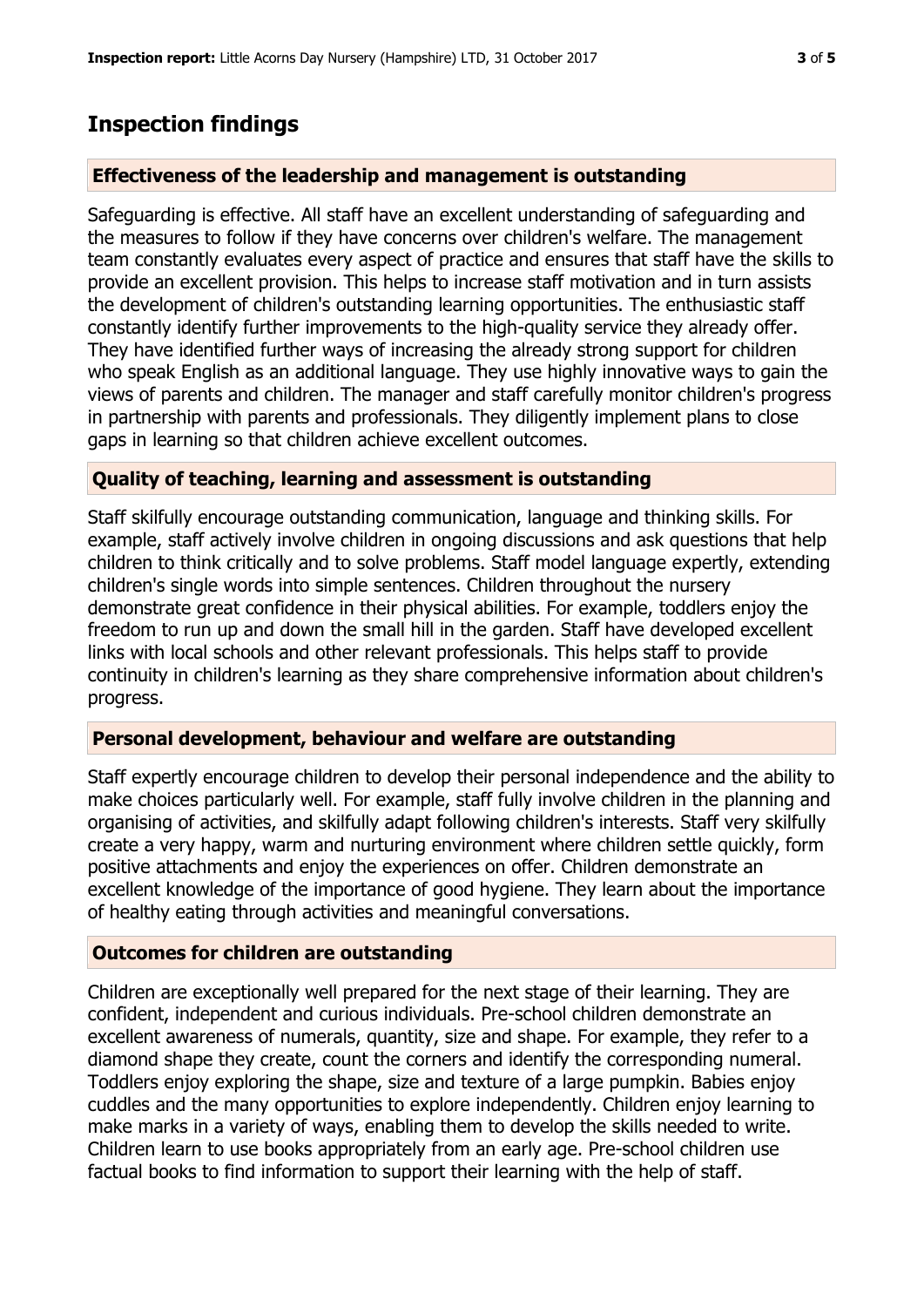# **Setting details**

| Unique reference number                             | EY492956                                                                             |  |
|-----------------------------------------------------|--------------------------------------------------------------------------------------|--|
| <b>Local authority</b>                              | Hampshire                                                                            |  |
| <b>Inspection number</b>                            | 1025022                                                                              |  |
| <b>Type of provision</b>                            | Full-time provision                                                                  |  |
| Day care type                                       | Childcare - Non-Domestic                                                             |  |
| <b>Registers</b>                                    | Early Years Register, Compulsory Childcare<br>Register, Voluntary Childcare Register |  |
| Age range of children                               | $0 - 8$                                                                              |  |
| <b>Total number of places</b>                       | 100                                                                                  |  |
| Number of children on roll                          | 142                                                                                  |  |
| Name of registered person                           | Little Acorns Day Nursery Partnership                                                |  |
| <b>Registered person unique</b><br>reference number | RP904749                                                                             |  |
| Date of previous inspection                         | Not applicable                                                                       |  |
| <b>Telephone number</b>                             | 02380653969                                                                          |  |

Little Acorns Day Nursery (Hampshire) LTD is an established setting which re-registered in 2015 due to a change of premises. It is one of two privately owned settings of the same provider. The nursery opens each weekday from 7.30am to 6pm, for 51 weeks of the year. A holiday club is open in the school holidays. The nursery provides funded early education for two-, three- and four-year-old children. There are 23 members of staff who work with the children. One member of staff has a degree in early years and 17 staff have other recognised early years qualifications.

This inspection was carried out by Ofsted under sections 49 and 50 of the Childcare Act 2006 on the quality and standards of provision that is registered on the Early Years Register. The registered person must ensure that this provision complies with the statutory framework for children's learning, development and care, known as the early years foundation stage.

Any complaints about the inspection or the report should be made following the procedures set out in the guidance 'Complaints procedure: raising concerns and making complaints about Ofsted', which is available from Ofsted's website: www.gov.uk/government/organisations/ofsted. If you would like Ofsted to send you a copy of the guidance, please telephone 0300 123 4234, or email enquiries@ofsted.gov.uk.